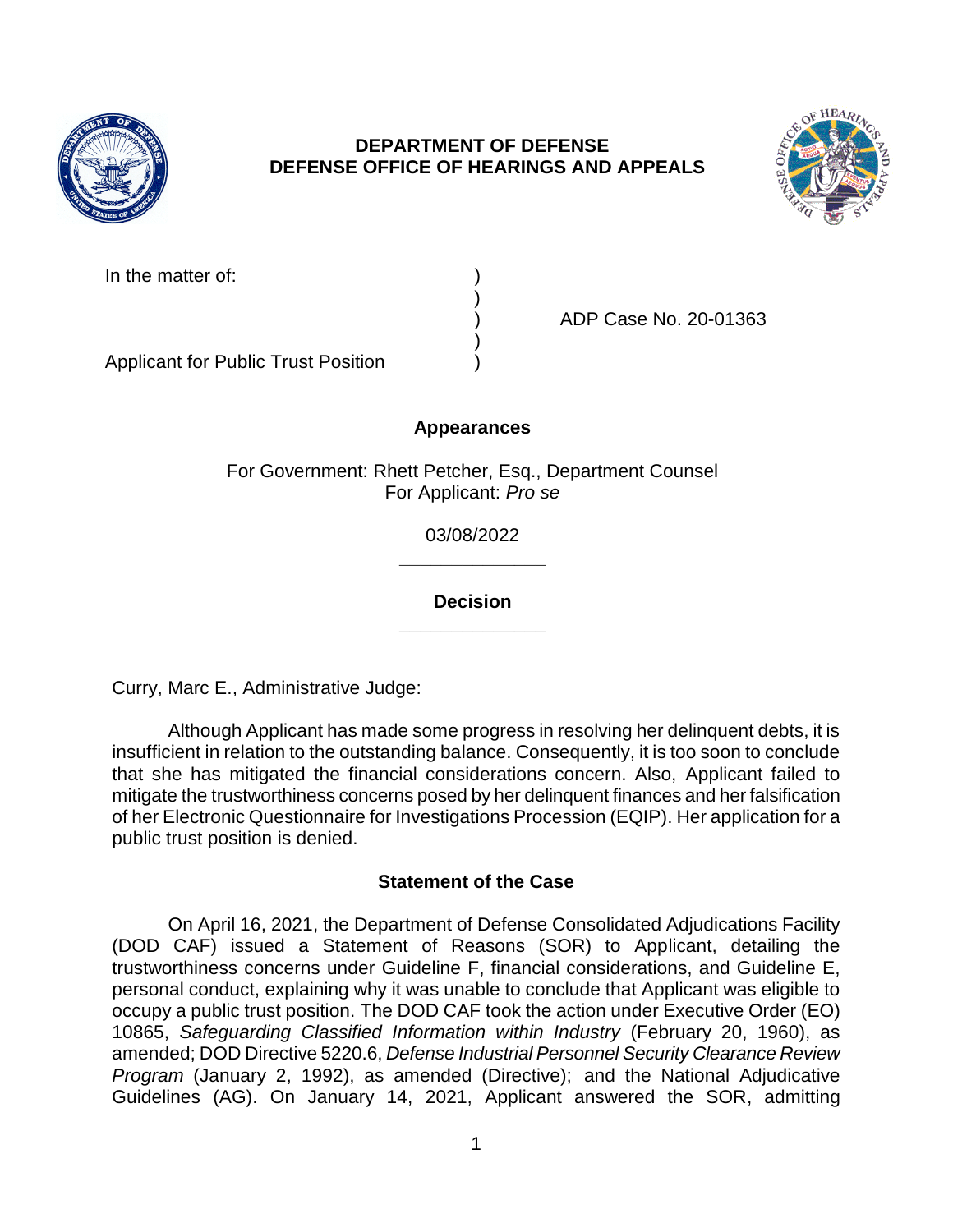subparagraphs 1.a, 1.b, 1.f, 1.g, 1.j thorough 1.m, and denying the remainder. She requested a decision without a hearing. On June 24, 2021, Department Counsel prepared a File of Relevant Materials (FORM) setting forth the Government's argument in support of the SOR, together with supporting documentation. Applicant received a copy of the FORM on July 6, 2021, and was instructed to file any objections to this information, or to supplement the file within 30 days of receipt. On August 9, 2021, Applicant filed a reply. The case was assigned to me on October 6, 2021.

### **Preliminary Ruling**

 place an applicant on reasonable notice of the allegations against him or her so that the applicant has a meaningful opportunity to respond to the allegations and prepare a defense against them." (ISCR Case No. 02-17219 (App. Board, Jan. 7, 2005) at 2). SOR subparagraphs 1.c and 1.d do not meet this threshold. Therefore, in light of Applicant's The allegations set forth in subparagraphs 1.c and 1.d allege that Applicant owes debts, but do not identify the respective creditors. "To be legally sufficient, an SOR must denials, I resolve subparagraphs 1.c and 1.d in her favor.

### **Findings of Fact**

 Applicant is a 31-year-old single woman. She graduated from college in 2011 and has been working as a healthcare consultant for various companies since then. (Item 1 at 5; Item 3 at 5)

 Since finishing college in 2011, Applicant has incurred approximately \$50,000 of delinquent debts. Subparagraph 1.a, totaling \$185, is a delinquent health club fee. Applicant satisfied it on May 4, 2021. (Item 1 at 11) Subparagraph 1.b, totaling \$623, is a delinquent car insurance payment. (Item 1 at 6) The delinquent amount is the balance due when she switched car insurance carriers in September 2019. She switched car insurance providers because she could no longer afford the rate after losing her job in 2019. (Item 3 at 9) On May 4, 2021, Applicant contacted the creditor and arranged a payment plan. She paid her first installment, totaling \$124, that day. (Item 1 at 13)

 Subparagraphs 1.e through 1.g are allegedly delinquent student loans, totaling approximately \$32,000. Subject originally borrowed \$18,000 to \$20,000. (Item 3 at 8) She deferred paying these loans for three years. (Item 3 at 8) She was unaware that interest would accrue while the loans were in deferral. In May 2021, Applicant retained a credit repair company to help her set up a payment plan. (Item 1 at 7, 24) She provided no evidence of any payments made yet.

 SOR subparagraph 1.h alleges that Applicant failed to file her state income tax (Item 1 at 7) Moreover, she never received a W-2 or W-4 form from the state's taxing authority, as her employer failed to withhold income taxes from her salary. (Item 1 at 5) In early 2021, the state garnished her wages. Since then, she has been paying \$250 per pay return for 2018. Applicant performed seasonal work in this state, but did not live there.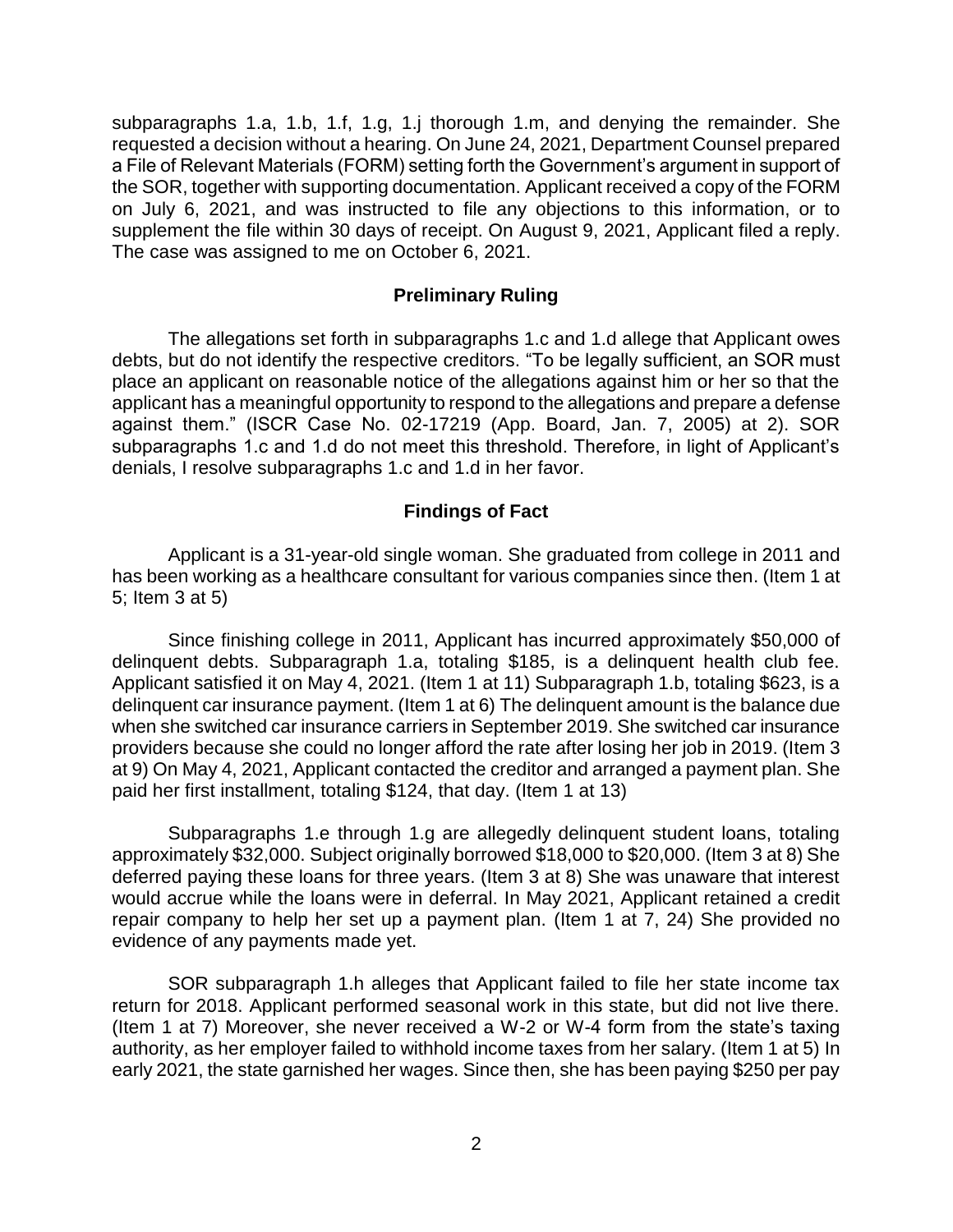period. (Item 1 at 29) The initial balance was approximately \$6,000, as alleged in subparagraph 1.i. Currently, the balance is \$2,000. (Item 1 at 7)

Applicant did not file her federal income tax returns for tax years 2017 and 2018 on time, as alleged in subparagraph 1.j. (Item 1 at 7) Moreover, as of the date of the SOR, Applicant owed back federal income taxes totaling \$3,889 for 2014 (subparagraph 1.k), \$8,554 for 2015 (subparagraph 1.l), and \$13,193 for tax year 2016 (subparagraph 1.m). In April 2021, Applicant paid \$1,500 towards her federal income tax deficiency. The IRS applied the payment to tax years 2014 through 2016 in equal, \$500 amounts. (Item 1 at 32- 36) On August 3, 2021, Applicant retained a company that assists people with resolving income tax delinquencies. (Response to FORM at 3)

 In September 2020, Applicant began working with her current employer. (Response at 1) This is the first job with consistent, full-time hours that she has had since finishing college. Previously, all of her work was either temporary or seasonal, and her income was sporadic. Between 2014 and 2018, she only worked 40 percent of the year, and between 2018 and Fall of 2019, she was unemployed. (Item 1 at 5, Item 3 at 5)

 In January 2018, Applicant went on a tropical vacation out of the country. She took another vacation out of the country in January 2019. (Item 2 at 19-20)

Section 26 of the EQIP requests applicants to disclose whether they have had any accounts or credit cards turned over to a collection agency, suspended, charged off, or cancelled for failing to pay as agreed. (Item 2 at 27) SOR subparagraph 2.a alleges that Applicant falsified this section because she did not list the debts alleged in subparagraphs 1.a through 1.d. When Applicant completed the SOR, she was aware that both subparagraphs 1.a and 1.b were delinquent, but did not know that they had been turned over to collection agencies. (Item 1 at 8-9)

 Section 26 of the EQIP also requires applicants to disclose current federal delinquencies, whether they have ever been delinquent on federal or state delinquencies in the past seven years, or whether they have failed to file any federal or state income tax return. (Item 2 at 27) Applicant did not include her delinquent federal student loans, as required. During her subject interview, she admitted taking out several student loans in 2012 and being subsequently unable to satisfy them because of employment instability. (Item 3 at 7) In her answer, she stated that they were "not factual debts." (Item 1 at 9)

 Applicant did not include her state income tax delinquencies on her EQIP. At the beginning of Applicant's subject interview, she volunteered that she had not paid state taxes for 2017 and 2018. (Item 3 at 7) She did not mention her federal income tax delinquency. She contends that she did not include the federal tax delinquencies because she was unaware they had been turned over to a collection agency. (Item 1 at 9)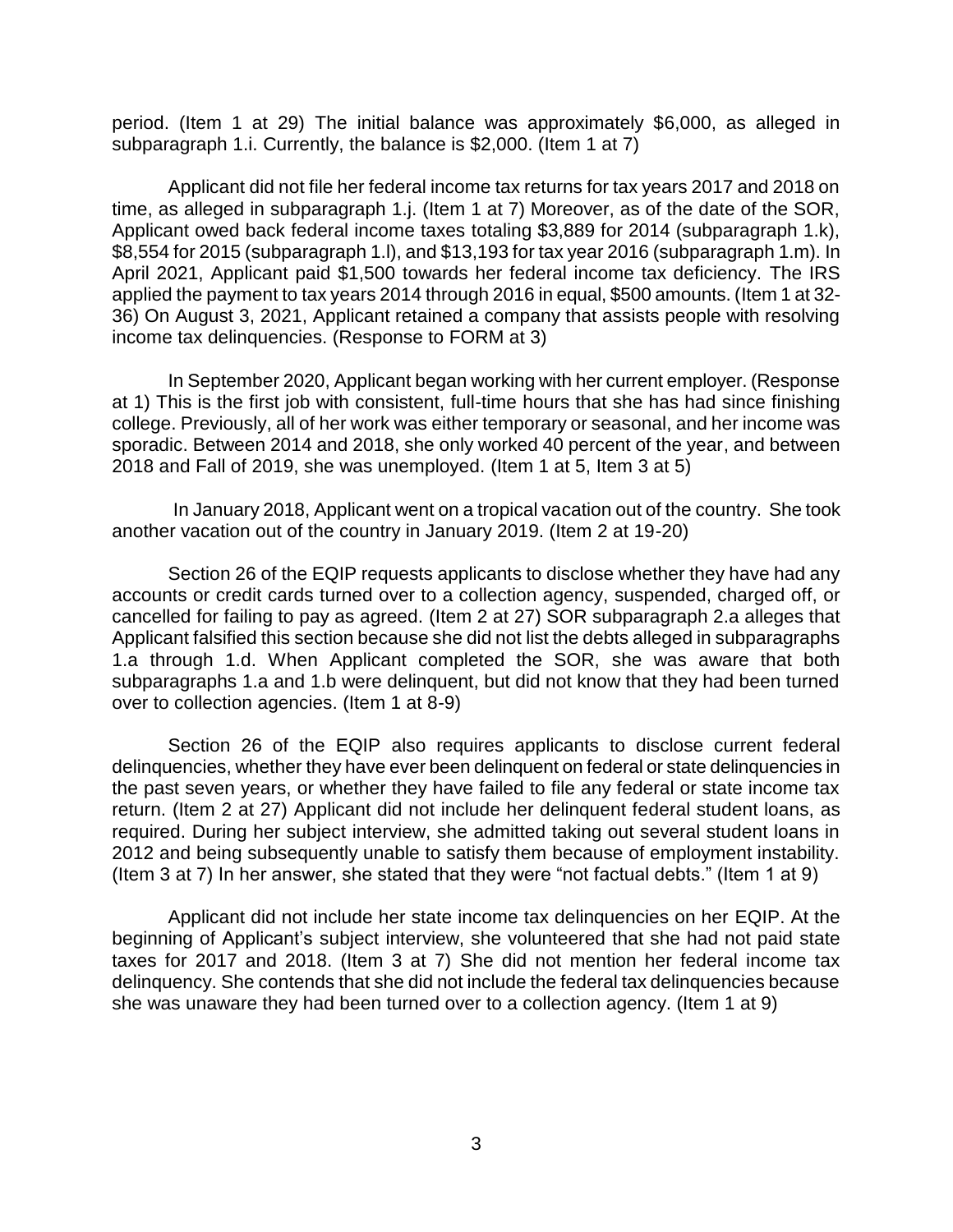#### **Policies**

The U.S. Supreme Court has recognized the substantial discretion the Executive Branch has in regulating access to information pertaining to national security, emphasizing that "no one has a 'right' to a security clearance." *Department of the Navy v. Egan*, 484 U.S. 518, 528 (1988). When evaluating an applicant's suitability for a public trust position, the administrative judge must consider the adjudicative guidelines. In addition to brief introductory explanations for each guideline, the adjudicative guidelines list potentially disqualifying conditions and mitigating conditions, which are required to be considered in evaluating an applicant's eligibility for access to sensitive information. These guidelines are not inflexible rules of law. Instead, recognizing the complexities of human behavior, these guidelines are applied in conjunction with the factors listed in the adjudicative process. The administrative judge's overall adjudicative goal is a fair, impartial, and commonsense decision. According to AG ¶ 2(a), the entire process is a conscientious scrutiny of a number of variables known as the "whole-person concept." The administrative judge must consider all available, reliable information about the person, past and present, favorable and unfavorable, in making a decision.

The protection of the national security is the paramount consideration. AG  $\P$  1(d) eligibility will be resolved in favor of the national security." In reaching this decision, I have drawn only those conclusions that are reasonable, logical, and based on the evidence contained in the record. Under Directive ¶ E3.1.14, the Government must present evidence to establish controverted facts alleged in the SOR. Under Directive ¶ E3.1.15, the applicant is responsible for presenting "witnesses and other evidence to rebut, explain, extenuate, or mitigate facts admitted by applicant or proven by Department Counsel. . .." The applicant requires that "[a]ny doubt concerning personnel being considered for national security has the ultimate burden of persuasion to obtain a favorable decision.

 Under the whole-person concept, the administrative judge must consider the totality of an applicant's conduct and all relevant circumstances in light of the nine adjudicative process factors in AG ¶ 2**(**d). They are as follows:

(1) the nature, extent, and seriousness of the conduct;

 (2) the circumstances surrounding the conduct, to include knowledgeable participation;

(3) the frequency and recency of the conduct;

(4) the individual's age and maturity at the time of the conduct;

(5) the extent to which participation is voluntary;

 (6) the presence or absence of rehabilitation and other permanent behavioral changes;

(7) the motivation for the conduct;

(8) the potential for pressure, coerion, exploitation, or duress; and

(9) the likelihood of continuation or recurrence.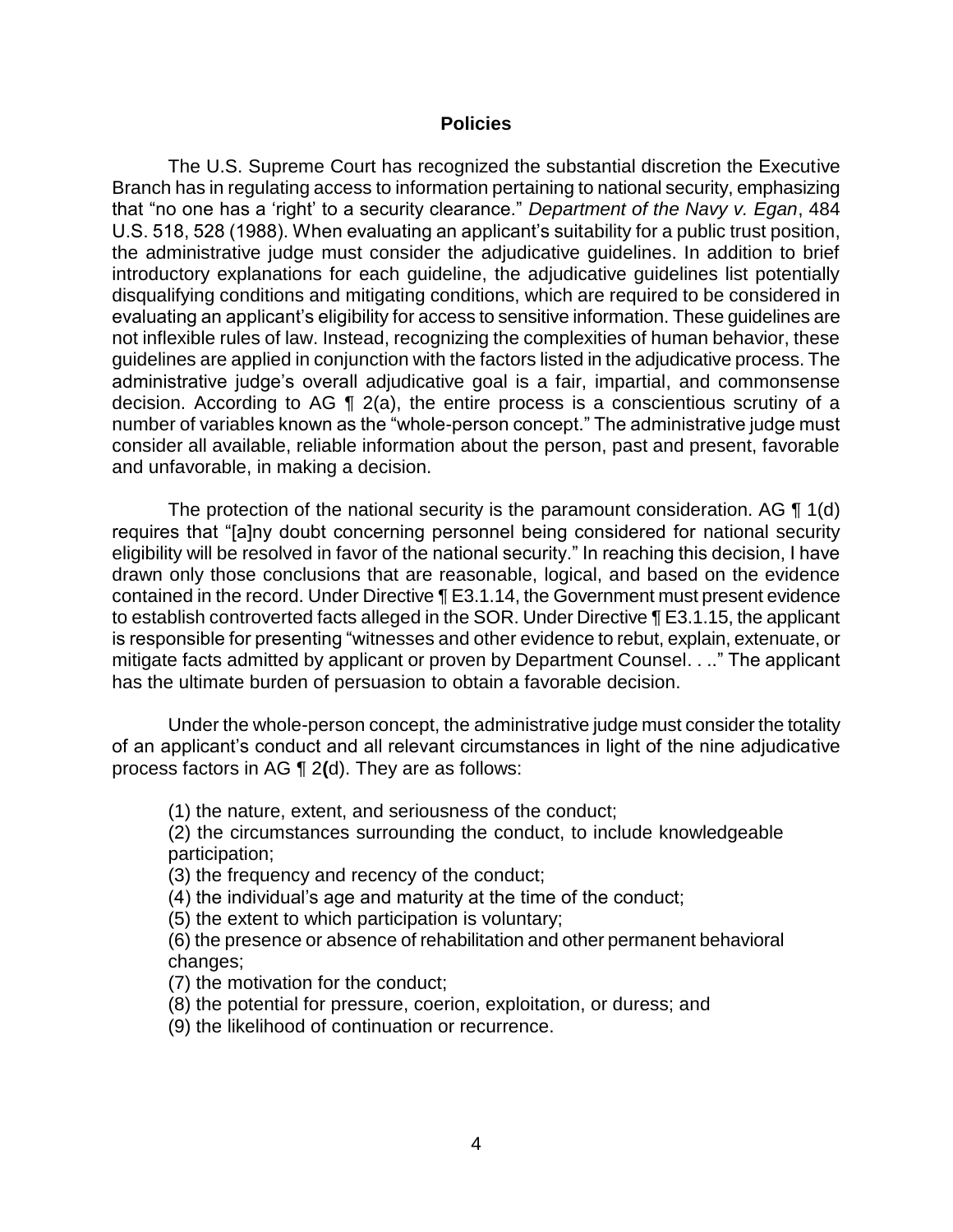## **Analysis**

## **Guideline F: Financial Considerations**

The trustworthiness concerns about financial considerations are set forth in AG ¶ 18, as follows:

Failure or inability to live within one's means, satisfy debts, and meet financial obligations may indicate poor self-control, lack of judgment, or unwillingness to abide by rules and regulations, all of which can raise questions about an individual's reliability, trustworthiness and ability to protect classified or sensitive information . . .. An individual who is financially overextended is at risk of having to engage in illegal acts to generate funds.

 Applicant did not live in the state where she worked. Her employer neither withheld money from the state she lived, nor withheld state income taxes from the state where she failure to file state income tax returns has no negative security consequences. I resolve worked. Consequently, although she is responsible for the delinquent state tax debt, her subparagraph 1.h in her favor.

 Nevertheless, Applicant is responsible for the delinquent state tax debts. These debts, together with the other debts in the SOR, generate security concerns under AG  $\P$ 19(a), "inability to satisfy debts," and AG  $\P$  19(c), "a history of not meeting financial obligations." Her failure to file her tax years 2017 and 2018 federal income tax returns, and her federal and state income tax delinquencies trigger the application of AG ¶ 19(f), "failure to file, or fraudulently filing annual federal, state, or local income tax returns, or failure to pay annual federal, state, or local income tax as required.

The following mitigating conditions are potentially applicable under AG ¶ 20:

 (b) the conditions that resulted in the financial problem were largely beyond the person's control (e.g., loss of employment, a business downturn, victimization by predatory lending practices, or identity theft), and the unexpected medical emergency, a death, divorce, or separation, clear individual acted responsibly under the circumstances;

 (c) the individual has received or is receiving financial counseling for the problem from a legitimate and credible source, such as a non-profit credit counseling service, and there are clear indications that the problem is being resolved, or is under control;

 (d) the individual initiated and is adhering to a good-faith effort to repay overdue creditors or otherwise resolve debts;

 (e) the individual has a reasonable basis to dispute the legitimacy of the past-due debt which is the cause of the problem and provides documented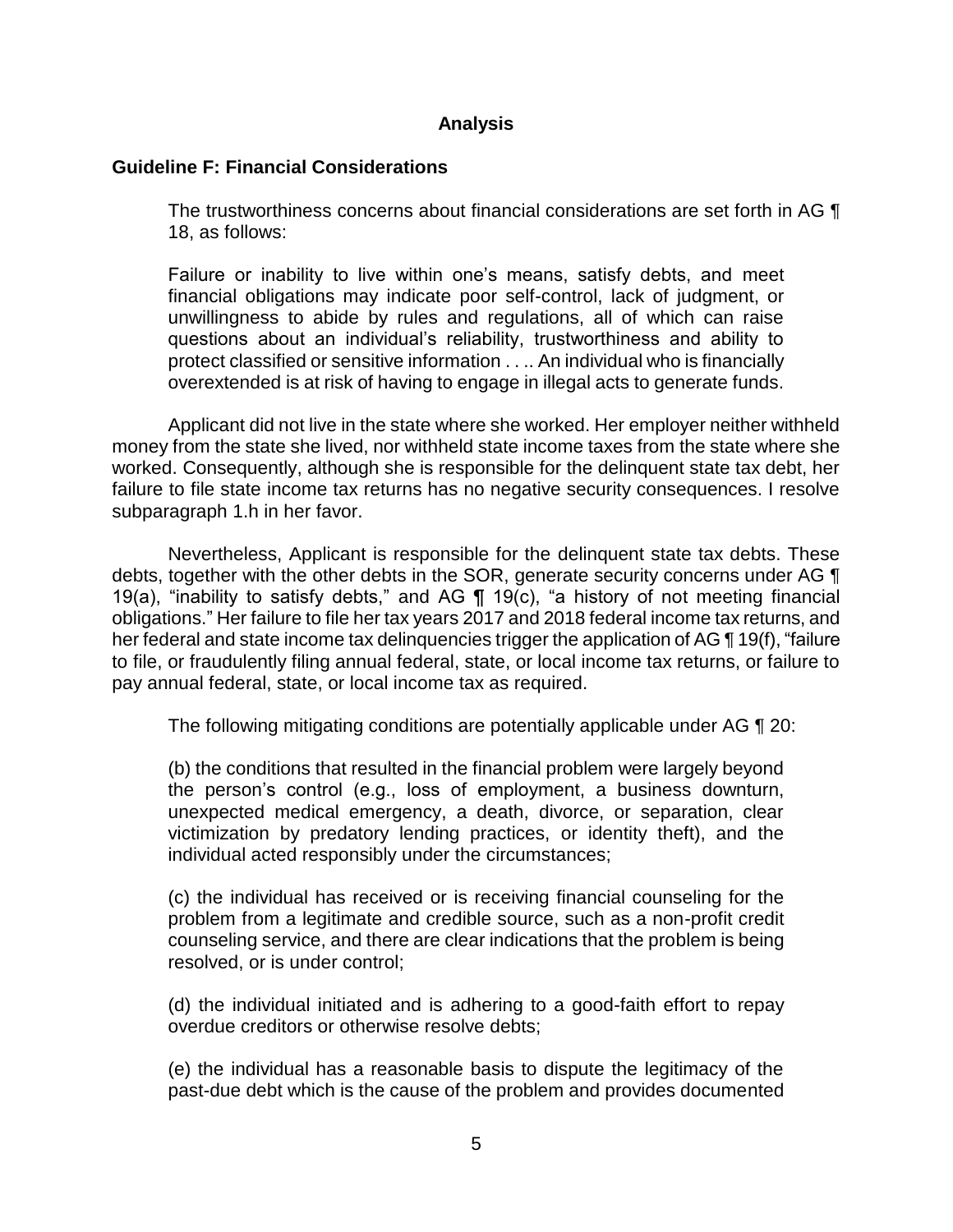proof to substantiate the basis of the dispute or provides evidence of actions to resolve the issue; and

 (g) the individual has made arrangements with the appropriate tax authority to file or pay the amount owed and is in compliance with those arrangements.

 Applicant was unable to keep current with her debts because she was either underemployed or unemployed for much of the period between 2014 and 2019. Now that she is fully employed, she has satisfied subparagraph 1.a, and has been satisfying her car insurance delinquency, and her income tax delinquencies through payment plans. In addition, she has contacted a credit counseling company to assist in resolving the remaining debts. Conversely, she took two vacations out of the country between 2018 and 2019. Given her financial problems, this was not responsible. Consequently, AG ¶ 20(b) applies, but has limited probative value.

 Applicant's work with the credit counseling company and her initiation of payment plans triggers the application of AG ¶ 20(d). The arrangements she initiated to satisfy her income tax delinquencies triggers the application of AG  $\P$  20(g).

 Although Applicant has retained a credit repair company, and has begun making plans towards the resolution of her delinquencies, her progress is minimal in relation to the her student loans. Under these circumstances, although Applicant has made some progress, it is insufficient to conclude that she has mitigated the trustworthiness concern. amount due. Moreover, she has yet to begin making payments towards the resolution of

#### **Guideline E: Personal Conduct**

 Under this guideline, "conduct involving questionable judgment, lack of candor, dishonesty, or unwillingness to comply with rules and regulations can raise questions about an individual's reliability, trustworthiness, and ability to protect classified or sensitive information." (AG ¶ 15) Moreover, "of special interest is any failure to cooperate or provide truthful or candid answers during security investigative or adjudicative processes." (*Id.*)

Applicant's responses on Section 26 of the EQIP raise the issue of whether AG  $\P$  16(a), "deliberate omission, concealment, or falsification of relevant facts from any personnel security questionnaire, personal history statement, or similar form used to determine national security eligibility or trustworthiness, or award fiduciary responsibilities." Applicant was aware that she was delinquent on the bills set forth in subparagraphs 1.a and 1.b, but was unaware that they had been turned over to credit collection agencies. Applicant was unaware of the debts alleged in subparagraphs 1.c and 1.d, and the and did not intend to conceal these accounts during her subject interview in 2019, as conduct investigations, determine employment qualifications, award benefits or status, creditors remain unidentified. I conclude that Applicant did not falsify subparagraph 2.a, alleged in subparagraph 2.d.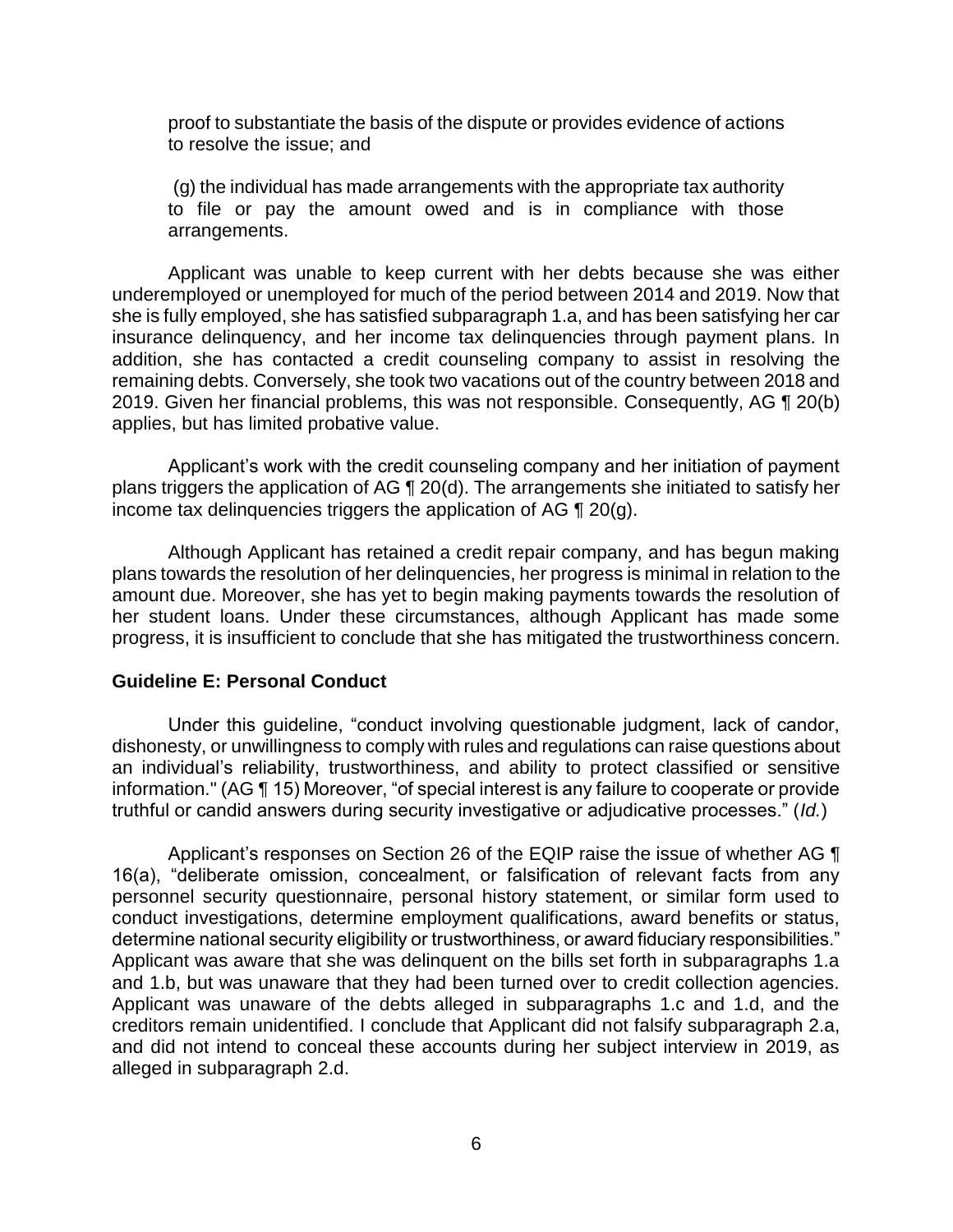During Applicant's subject interview, she admitted taking out several student loans in 2012 and being subsequently unable to satisfy them because of employment instability. In response to SOR subparagraph 2.b, which alleged that she deliberately omitted them from her EQIP, Applicant replied that the student loans were invalid. Given the conflicting explanations about the student loans, I conclude that her omission was an intentional falsification.

 Although Applicant did not list her state tax delinquencies on the EQIP, she volunteered them to the investigator before being confronted at her interview. AG  $\P$  17(a), "the individual made prompt, good-faith efforts to correct the omission, concealment, or falsification before being confronted with the facts," applies. I conclude that the omission of the state tax delinquencies and her failure to note that she had not filed them on time do not constitute intentional falsifications.

The EQIP unequivocally requires applicants to include any failure to file or pay taxes. Consequently, Applicant's contention that she did not include her federal delinquencies on the EQIP because they had not been referred to a collection agent is not credible. I conclude that her failure to list her federal income tax delinquencies on her EQIP was an intentional omission.

 In sum, given the intentional omissions, as alleged in subparagraphs 2.b and 2.c, I conclude Applicant failed to mitigate the personal conduct trustworthiness. concern.

#### **Whole-Person Concept**

 I considered the whole-person concept factors when I evaluated the disqualifying and mitigating conditions under Guideline F, and they do not warrant a favorable conclusion.

#### **Formal Findings**

 Formal findings for or against Applicant on the allegations set forth in the SOR, as required by section E3.1.25 of Enclosure 3 of the Directive, are:

| Paragraph 1, Guideline F:   | <b>AGAINST APPLICANT</b> |
|-----------------------------|--------------------------|
| Subparagraph 1.a:           | For Applicant            |
| Subparagraph 1.b:           | <b>Against Applicant</b> |
| Subparagraphs $1.c - 1.d$ : | For Applicant            |
| Subparagraphs $1.e - 1.m$ : | <b>Against Applicant</b> |